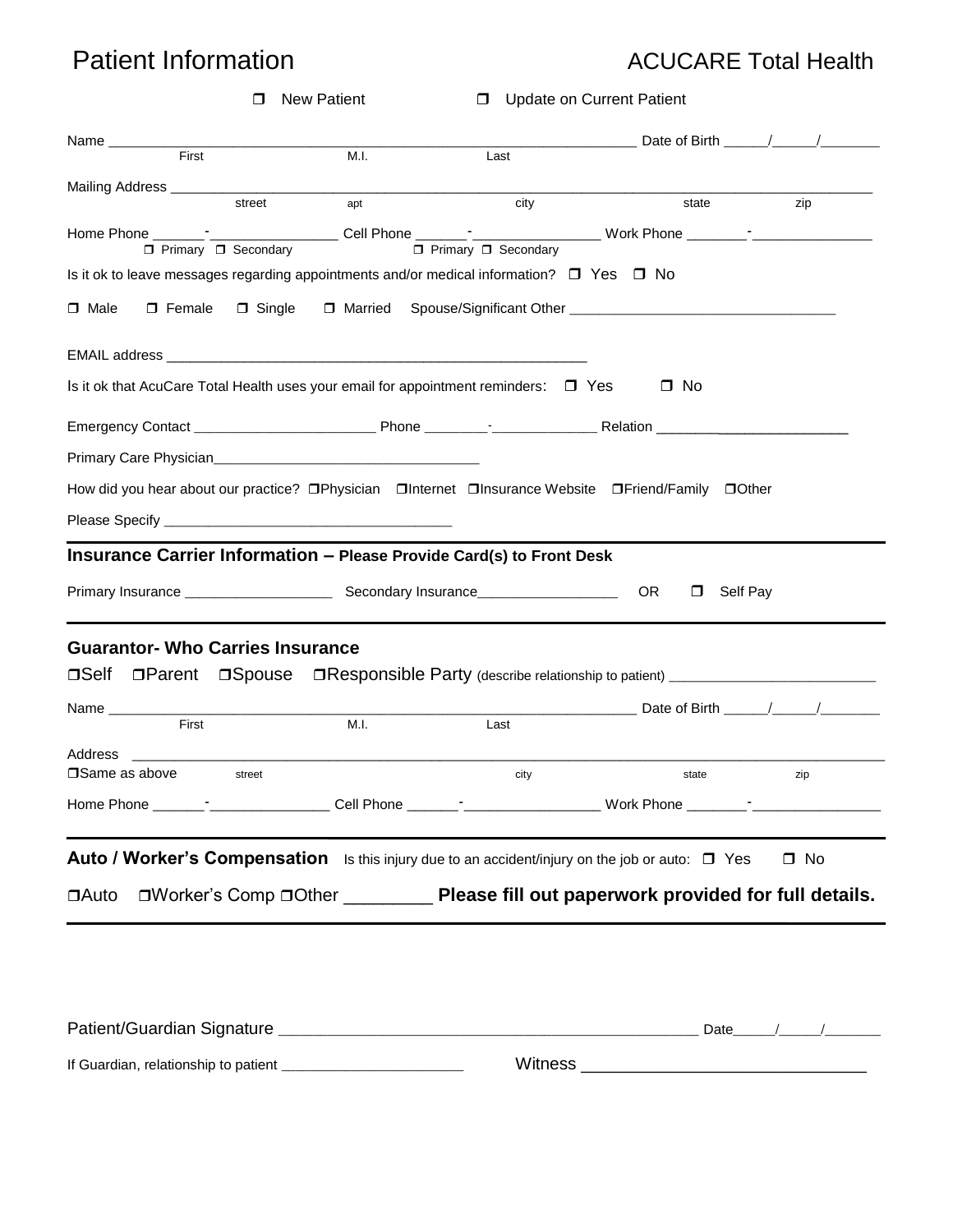# Patient Health Questionnaire **ACUCARE Total Health**

|                                                                                                                                                                                                                                                                                                                                                                                                                                                         | <b>Date</b>                                                    | <u> 1980 - Johann John Stone, markin film yn y brening yn y brening yn y brening yn y brening yn y brening yn y b</u>                                                                                                                                                                                             |                       |  |  |  |
|---------------------------------------------------------------------------------------------------------------------------------------------------------------------------------------------------------------------------------------------------------------------------------------------------------------------------------------------------------------------------------------------------------------------------------------------------------|----------------------------------------------------------------|-------------------------------------------------------------------------------------------------------------------------------------------------------------------------------------------------------------------------------------------------------------------------------------------------------------------|-----------------------|--|--|--|
|                                                                                                                                                                                                                                                                                                                                                                                                                                                         |                                                                |                                                                                                                                                                                                                                                                                                                   |                       |  |  |  |
|                                                                                                                                                                                                                                                                                                                                                                                                                                                         |                                                                |                                                                                                                                                                                                                                                                                                                   |                       |  |  |  |
|                                                                                                                                                                                                                                                                                                                                                                                                                                                         |                                                                |                                                                                                                                                                                                                                                                                                                   |                       |  |  |  |
| Are your symptoms due to a work related injury or auto accident?                                                                                                                                                                                                                                                                                                                                                                                        | Yes<br>No                                                      | If so, which one? $\frac{1}{2}$ $\frac{1}{2}$ $\frac{1}{2}$ $\frac{1}{2}$ $\frac{1}{2}$ $\frac{1}{2}$ $\frac{1}{2}$ $\frac{1}{2}$ $\frac{1}{2}$ $\frac{1}{2}$ $\frac{1}{2}$ $\frac{1}{2}$ $\frac{1}{2}$ $\frac{1}{2}$ $\frac{1}{2}$ $\frac{1}{2}$ $\frac{1}{2}$ $\frac{1}{2}$ $\frac{1}{2}$ $\frac{1}{2}$ $\frac$ |                       |  |  |  |
| 2. How often do you experience your symptoms? Indicate where you have pain or other symptoms.                                                                                                                                                                                                                                                                                                                                                           |                                                                |                                                                                                                                                                                                                                                                                                                   |                       |  |  |  |
| Constantly (76-100% of the day)<br>$\circ$<br>Frequently (51-75% of the day)<br>$\circ$<br>Occasionally (26-50% of the day)<br>$\circ$<br>Intermittently (0-25% of the day)<br>$\circ$<br>3. What describes the nature of your symptoms?<br>Please indicate type of pain on the pictures<br>Sharp (S)<br>$\circ$<br>Dull ache (D)<br>$\circ$<br>Numb $(N)$<br>$\circ$<br>Shooting (O)<br>$\circ$<br>Burning (B)<br>$\circ$<br>Tingling $(T)$<br>$\circ$ |                                                                | 400                                                                                                                                                                                                                                                                                                               |                       |  |  |  |
| 4. How are your symptoms changing?<br><b>Getting Better</b><br>$\circ$<br>Not Changing<br>$\circ$<br><b>Getting Worse</b><br>$\circ$                                                                                                                                                                                                                                                                                                                    | right                                                          | left<br>left                                                                                                                                                                                                                                                                                                      | right                 |  |  |  |
| 5. Regarding your symptoms:                                                                                                                                                                                                                                                                                                                                                                                                                             |                                                                |                                                                                                                                                                                                                                                                                                                   |                       |  |  |  |
| a. Indicate the intensity of your symptoms                                                                                                                                                                                                                                                                                                                                                                                                              | <b>None</b><br>2<br>3<br>0<br>1                                | 5<br>6<br>8<br>7                                                                                                                                                                                                                                                                                                  | Unbearable<br>10<br>9 |  |  |  |
| b. How much has pain interfered with your normal work (including both work, outside the home, and housework)<br>Not at all<br>A little bit<br>Moderately<br>Quite a bit<br>Extremely                                                                                                                                                                                                                                                                    |                                                                |                                                                                                                                                                                                                                                                                                                   |                       |  |  |  |
| 6. How much of the time has your condition interfered with your social activities?                                                                                                                                                                                                                                                                                                                                                                      |                                                                |                                                                                                                                                                                                                                                                                                                   |                       |  |  |  |
| All of the time<br>Most of the time<br>Some of the time                                                                                                                                                                                                                                                                                                                                                                                                 | A little of the time                                           | None of the time                                                                                                                                                                                                                                                                                                  |                       |  |  |  |
| 7. Because of this EPISODE, how has this affected your sleeping? (circle all that apply)                                                                                                                                                                                                                                                                                                                                                                |                                                                |                                                                                                                                                                                                                                                                                                                   |                       |  |  |  |
| No problem / Hard to go to sleep / Toss and turn all night / Wake up in pain/stiffness                                                                                                                                                                                                                                                                                                                                                                  |                                                                | / Can't sleep at all in bed                                                                                                                                                                                                                                                                                       |                       |  |  |  |
| 8. Who have you seen for your current symptoms?                                                                                                                                                                                                                                                                                                                                                                                                         | No One<br>Other Chiropractor                                   | <b>Medical Doctor</b><br><b>Physical Therapist</b>                                                                                                                                                                                                                                                                | Other                 |  |  |  |
|                                                                                                                                                                                                                                                                                                                                                                                                                                                         |                                                                |                                                                                                                                                                                                                                                                                                                   |                       |  |  |  |
| b. What tests have you had for your symptoms<br>and when were they performed?                                                                                                                                                                                                                                                                                                                                                                           | Xrays date:__________________<br>MRI date: ___________________ | CT Scan date:_____________<br>Other date: _________________                                                                                                                                                                                                                                                       |                       |  |  |  |
| 9. Have you had similar symptoms in the past? Yes                                                                                                                                                                                                                                                                                                                                                                                                       | No                                                             |                                                                                                                                                                                                                                                                                                                   |                       |  |  |  |
| 10. What is your occupation?<br><u> </u>                                                                                                                                                                                                                                                                                                                                                                                                                | Professional/Executive                                         | Laborer                                                                                                                                                                                                                                                                                                           | Retired               |  |  |  |
|                                                                                                                                                                                                                                                                                                                                                                                                                                                         | White Collar/Secretarial<br>Tradesperson                       | Homemaker<br><b>FT Student</b>                                                                                                                                                                                                                                                                                    | Other                 |  |  |  |
| a. What is your current work status if applicable?                                                                                                                                                                                                                                                                                                                                                                                                      | Fulltime<br>Part-time                                          | Self-employed<br>Unemployed                                                                                                                                                                                                                                                                                       | Off Work<br>Other     |  |  |  |
|                                                                                                                                                                                                                                                                                                                                                                                                                                                         |                                                                |                                                                                                                                                                                                                                                                                                                   |                       |  |  |  |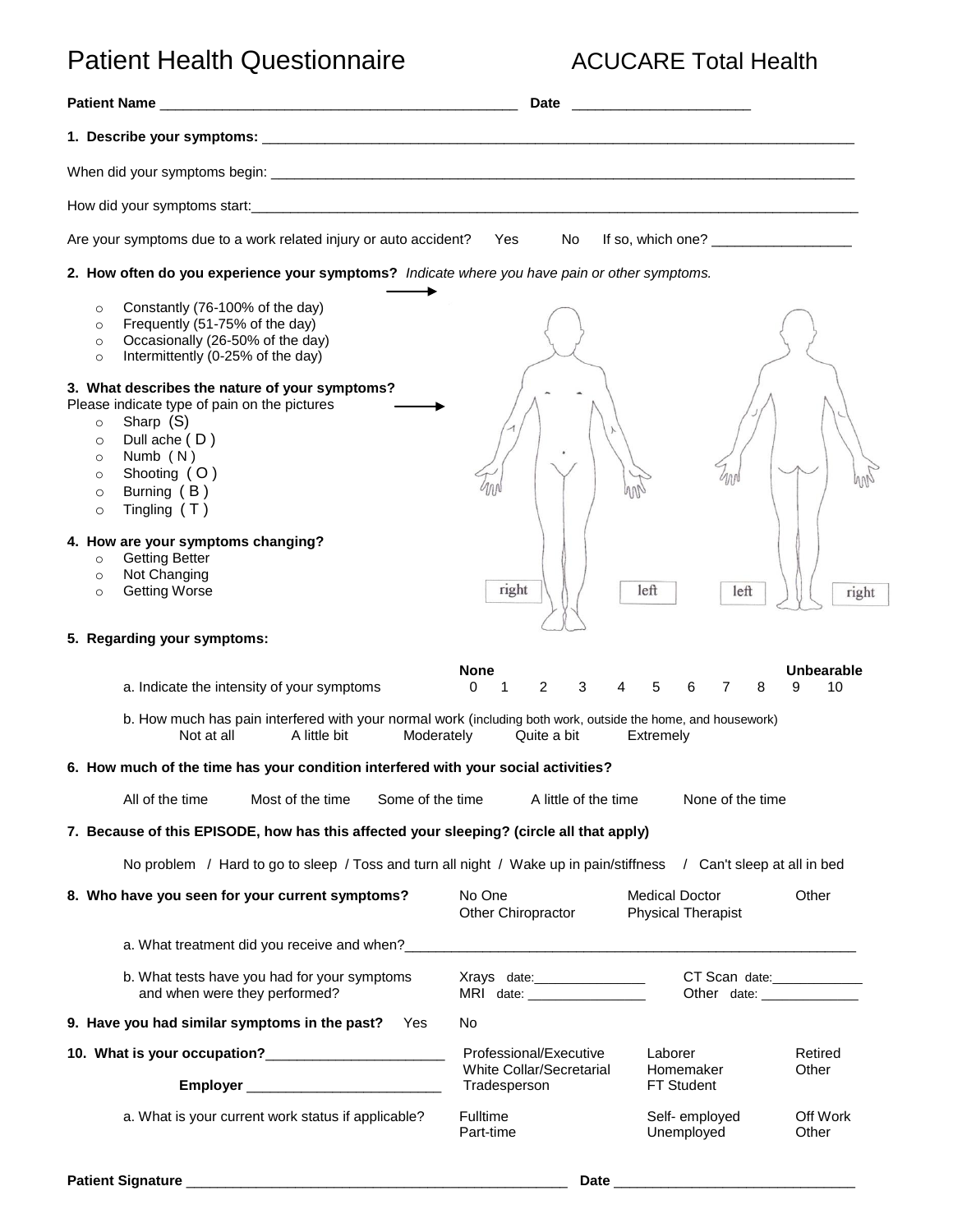| Name of other Doctor(s) you see:                                                                                                                                                |                                                                                                                                                                                                                                                                                                                                                                                                                                                                                                |                                                                                                                                                                   |  |  |  |
|---------------------------------------------------------------------------------------------------------------------------------------------------------------------------------|------------------------------------------------------------------------------------------------------------------------------------------------------------------------------------------------------------------------------------------------------------------------------------------------------------------------------------------------------------------------------------------------------------------------------------------------------------------------------------------------|-------------------------------------------------------------------------------------------------------------------------------------------------------------------|--|--|--|
|                                                                                                                                                                                 |                                                                                                                                                                                                                                                                                                                                                                                                                                                                                                |                                                                                                                                                                   |  |  |  |
|                                                                                                                                                                                 |                                                                                                                                                                                                                                                                                                                                                                                                                                                                                                |                                                                                                                                                                   |  |  |  |
|                                                                                                                                                                                 |                                                                                                                                                                                                                                                                                                                                                                                                                                                                                                | Mark with an X to indicate if you have/had any of the following. Please also mark any that apply to immediate family, and indicate the                            |  |  |  |
| relationship to you.<br>$( )$ AIDS/HIV                                                                                                                                          | () Goiter                                                                                                                                                                                                                                                                                                                                                                                                                                                                                      | () Pneumonia                                                                                                                                                      |  |  |  |
| ) Alcoholism                                                                                                                                                                    | ) Gonorrhea                                                                                                                                                                                                                                                                                                                                                                                                                                                                                    | ) Polio                                                                                                                                                           |  |  |  |
| () Allergy Shots                                                                                                                                                                | ) Gout                                                                                                                                                                                                                                                                                                                                                                                                                                                                                         | ) Prostate problems                                                                                                                                               |  |  |  |
| ) Anemia                                                                                                                                                                        | ) Heart Disease                                                                                                                                                                                                                                                                                                                                                                                                                                                                                | ) Prosthesis                                                                                                                                                      |  |  |  |
| Anorexia                                                                                                                                                                        | ) Hepatitis                                                                                                                                                                                                                                                                                                                                                                                                                                                                                    | ) Psychiatric Care                                                                                                                                                |  |  |  |
| Appendicitis                                                                                                                                                                    | ) Hernia                                                                                                                                                                                                                                                                                                                                                                                                                                                                                       | Rheumatoid Arthritis                                                                                                                                              |  |  |  |
| Arthritis                                                                                                                                                                       | ) Herniated Disc                                                                                                                                                                                                                                                                                                                                                                                                                                                                               | ) Rheumatic Fever                                                                                                                                                 |  |  |  |
| Asthma                                                                                                                                                                          | ) Herpes                                                                                                                                                                                                                                                                                                                                                                                                                                                                                       | $( )$ Scarlet Fever                                                                                                                                               |  |  |  |
| <b>Bleeding disorders</b>                                                                                                                                                       | ) High Blood Pressure                                                                                                                                                                                                                                                                                                                                                                                                                                                                          | $\overline{\phantom{a}}$ Stroke                                                                                                                                   |  |  |  |
| <b>Breast Lump</b>                                                                                                                                                              | <b>High Cholesterol</b>                                                                                                                                                                                                                                                                                                                                                                                                                                                                        | ) STD                                                                                                                                                             |  |  |  |
| <b>Bronchitis</b>                                                                                                                                                               | <b>Kidney Disease</b>                                                                                                                                                                                                                                                                                                                                                                                                                                                                          | Suicide attempts                                                                                                                                                  |  |  |  |
| <b>Bulimia</b>                                                                                                                                                                  | ) Liver Disease                                                                                                                                                                                                                                                                                                                                                                                                                                                                                | ) Thyroid problem                                                                                                                                                 |  |  |  |
| Cancer                                                                                                                                                                          | Measles                                                                                                                                                                                                                                                                                                                                                                                                                                                                                        | ) Tonsillitis                                                                                                                                                     |  |  |  |
| Cataracts                                                                                                                                                                       | <b>Migraines</b>                                                                                                                                                                                                                                                                                                                                                                                                                                                                               | ) Tuberculosis                                                                                                                                                    |  |  |  |
| Chemical dependency                                                                                                                                                             | ) Mononucleosis                                                                                                                                                                                                                                                                                                                                                                                                                                                                                | ) Tumors                                                                                                                                                          |  |  |  |
| Chicken Pox                                                                                                                                                                     | <b>Multiple Sclerosis</b>                                                                                                                                                                                                                                                                                                                                                                                                                                                                      | ) Typhoid Fever                                                                                                                                                   |  |  |  |
| <b>Diabetes</b>                                                                                                                                                                 | Mumps                                                                                                                                                                                                                                                                                                                                                                                                                                                                                          | ) Ulcers                                                                                                                                                          |  |  |  |
| Emphysema                                                                                                                                                                       | <b>Osteoporosis</b>                                                                                                                                                                                                                                                                                                                                                                                                                                                                            | ) Vaginal Infections                                                                                                                                              |  |  |  |
| Epilepsy<br>Fractures                                                                                                                                                           | ) Pacemaker<br>) Parkinson                                                                                                                                                                                                                                                                                                                                                                                                                                                                     | ) Whooping Cough<br>Other:                                                                                                                                        |  |  |  |
| () Glaucoma                                                                                                                                                                     | ( ) Pinched Nerve                                                                                                                                                                                                                                                                                                                                                                                                                                                                              |                                                                                                                                                                   |  |  |  |
| Exercise:<br><b>Work Habits:</b><br>$( )$ none<br>() sitting<br>() standing<br>$( )$ mild<br>() light labor<br>() moderate<br>() heavy                                          | <b>Other Habits:</b><br>() smoking<br>$( )$ drinking<br>() heavy labor<br>$( )$ stress                                                                                                                                                                                                                                                                                                                                                                                                         |                                                                                                                                                                   |  |  |  |
| <b>Pregnancy history:</b> # of pregnancies____# of live births______<br># of miscarriages? ______ How many via C-section?_______ Pregnant now?_______ If yes, due date?________ |                                                                                                                                                                                                                                                                                                                                                                                                                                                                                                |                                                                                                                                                                   |  |  |  |
| Injuries/Surgeries you have had                                                                                                                                                 | <b>Description</b><br><b>Date</b>                                                                                                                                                                                                                                                                                                                                                                                                                                                              |                                                                                                                                                                   |  |  |  |
|                                                                                                                                                                                 |                                                                                                                                                                                                                                                                                                                                                                                                                                                                                                |                                                                                                                                                                   |  |  |  |
|                                                                                                                                                                                 |                                                                                                                                                                                                                                                                                                                                                                                                                                                                                                |                                                                                                                                                                   |  |  |  |
|                                                                                                                                                                                 |                                                                                                                                                                                                                                                                                                                                                                                                                                                                                                |                                                                                                                                                                   |  |  |  |
|                                                                                                                                                                                 |                                                                                                                                                                                                                                                                                                                                                                                                                                                                                                |                                                                                                                                                                   |  |  |  |
| Surgeries _____________                                                                                                                                                         |                                                                                                                                                                                                                                                                                                                                                                                                                                                                                                |                                                                                                                                                                   |  |  |  |
| <b>MEDICATIONS</b>                                                                                                                                                              | <b>ALLERGIES</b>                                                                                                                                                                                                                                                                                                                                                                                                                                                                               | <b>VITAMINS/HERBS/MINERALS</b>                                                                                                                                    |  |  |  |
|                                                                                                                                                                                 | $\begin{tabular}{ll} \multicolumn{2}{c} {\textbf{1}} & \multicolumn{2}{c} {\textbf{2}} & \multicolumn{2}{c} {\textbf{3}} & \multicolumn{2}{c} {\textbf{4}} \\ \multicolumn{2}{c} {\textbf{1}} & \multicolumn{2}{c} {\textbf{1}} & \multicolumn{2}{c} {\textbf{2}} & \multicolumn{2}{c} {\textbf{3}} & \multicolumn{2}{c} {\textbf{4}} \\ \multicolumn{2}{c} {\textbf{1}} & \multicolumn{2}{c} {\textbf{1}} & \multicolumn{2}{c} {\textbf{1}} & \multicolumn{2}{c} {\textbf{1}} & \multicolumn$ |                                                                                                                                                                   |  |  |  |
| 2. $\qquad \qquad$                                                                                                                                                              | <u> 1988 - Johann John Stoff, fransk konge</u>                                                                                                                                                                                                                                                                                                                                                                                                                                                 |                                                                                                                                                                   |  |  |  |
|                                                                                                                                                                                 | <u> 1989 - Jan Sterland, amerikansk politiker (d. 1989)</u>                                                                                                                                                                                                                                                                                                                                                                                                                                    |                                                                                                                                                                   |  |  |  |
|                                                                                                                                                                                 | <u> The Communication of the Communication of the Communication of the Communication of the Communication of the Communication of the Communication of the Communication of the Communication of the Communication of the Commun</u>                                                                                                                                                                                                                                                           | <u> 1989 - Johann John Stein, markin fan de Amerikaansk kommunenter oan de Amerikaansk kommunenter oan de Amerikaansk kommunente fan de Amerikaanske foarmen.</u> |  |  |  |
|                                                                                                                                                                                 |                                                                                                                                                                                                                                                                                                                                                                                                                                                                                                |                                                                                                                                                                   |  |  |  |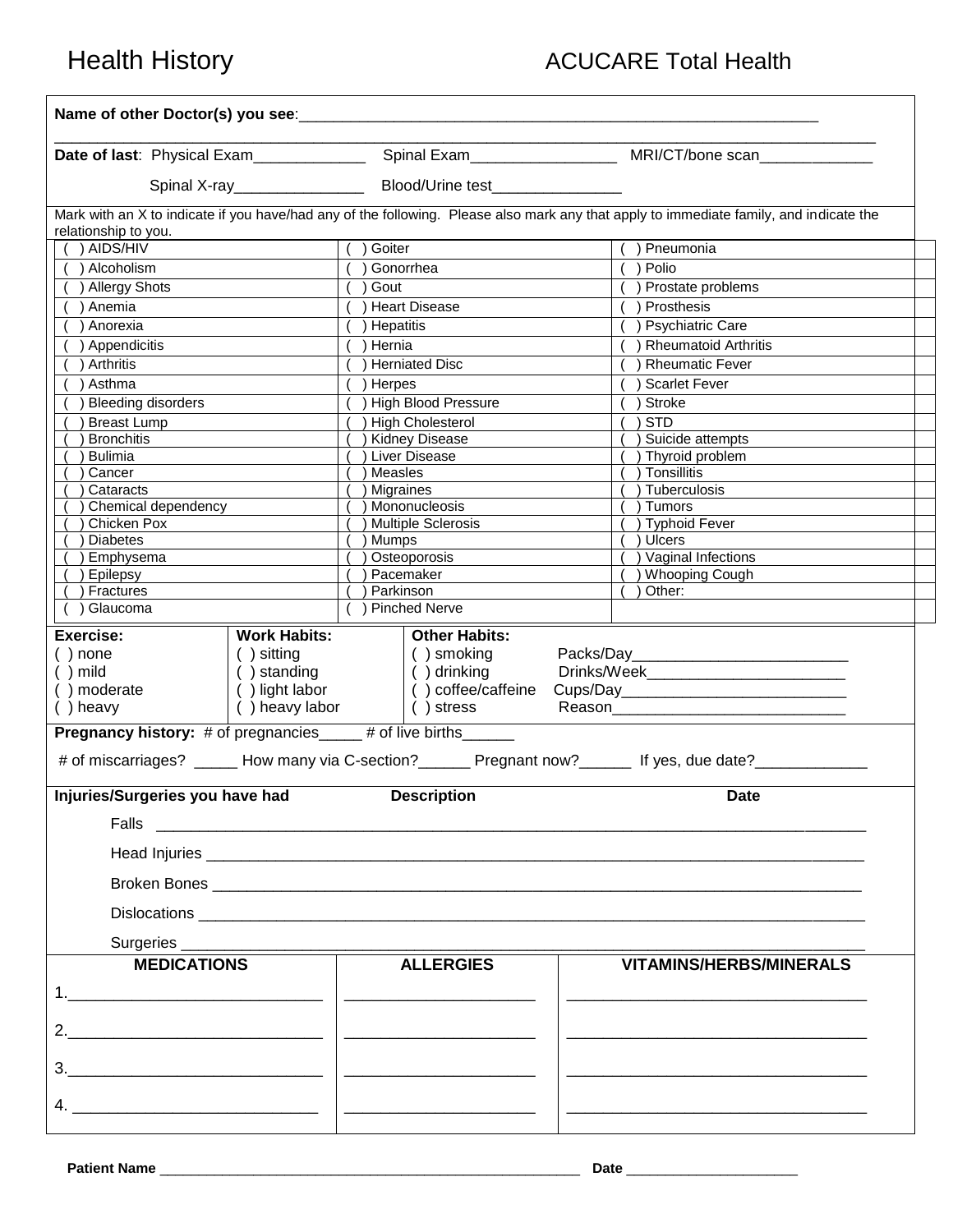# HIPAA AGREEMENT ACUCARE Total Health

## **PATIENT CONSENT FOR USE AND/OR DISCLOSURE OF PROTECTED HEALTH INFORMATION TO CARRY OUT TREATMENT, PAYMENT AND HEALTHCARE OPERATIONS**

Patient's Name

acknowledges and agrees as follows:

The Privacy Notice is a complete description of the uses and/or disclosures of my protected health information ("PHI") necessary for the Practice to provide treatment to me, and also necessary for the Practice to obtain payment for that treatment and to carry out it's health care operations. The Practice explained to me that the Privacy Notice will be available to me in the future at my request. The Practice has further explained my right to obtain a copy of the Privacy Notice prior to signing this Consent, and has encouraged me to read the Privacy Notice carefully prior to my signing this Consent.

- 1. The Practice reserves the right to change its privacy practices that are described in its Privacy Notice, in accordance with applicable law.
- 2. I understand that, and consent to, the following appointment reminders used by the Practice: a) email; b) a postcard mailed to me at the address provided by me; and c) telephoning and leaving a message on my voicemail/answering machine or with the individual answering the phone.
- 3. The Practice may use and/or disclose my PHI (which includes information about my health or condition and the treatment provided to me) in order for the Practice to treat me and obtain payment for that treatment, and as necessary for the Practice to conduct its specific health care operations.
- 4. I understand that I have the right to request that the Practice restrict how my PHI is used and/or disclosed to carry out treatment, payment and/or health care operations. However, the Practice is not required to agree to any restrictions that I have requested. If the Practice agrees to a requested restriction, then the restriction is binding to the Practice.
- 5. I understand that this Consent is valid for seven years. I further understand that I have the right to revoke this Consent, in writing, at any time for all future transactions, with the understanding that any such revocation shall not apply to the extent that the Practice has already taken action in reliance on this consent.
- 6. I understand that if I revoke this consent at any time, the Practice has the right to refuse to treat me.
- 7. I understand that if I do not sign this Consent evidencing my consent to the uses and disclosures described to me above and contained in the Privacy Notice, then the Practice will not treat me.
- 8. **DISCLAIMER**: Each physician and therapist are professionally licensed in the State of IL and assumes their own liability as tenants of AcuCare Total Health. Each doctor and/or therapist individually participates in various insurance plans. AcuCare Total Health assumes no liability for the treatment of patients performed at 750 Fletcher Dr., Ste 304, Elgin, IL 60123.

*INITIALS*: \_\_\_\_\_\_ In rare circumstances your records may need to be released to someone other than yourself. I authorize the release of information including the diagnosis, records, examination, and claims information rendered to me. This *Release of Information* will remain in effect until terminated by me in writing. This information may be released to:

- Name: \_\_\_\_\_\_\_\_\_\_\_\_\_\_\_\_\_\_\_\_\_\_\_\_\_\_\_\_\_\_\_\_\_\_\_\_\_\_\_ relationship \_\_\_\_\_\_\_\_\_\_\_\_\_\_\_\_\_
- $\Box$  Information is not to be released to anyone.

**I have read and understand the foregoing notice, and all of my questions have been answered to my full satisfaction in a way that I can understand.**

 $\overline{\phantom{a}}$  , and the contract of the contract of the contract of the contract of the contract of the contract of the contract of the contract of the contract of the contract of the contract of the contract of the contrac

Signature of Patient/Guardian Date Date Printed Name

\_\_\_\_\_\_\_\_\_\_\_\_\_\_\_\_\_\_\_\_\_\_\_\_\_\_\_\_\_\_\_\_\_ \_\_\_\_\_/\_\_\_\_\_/\_\_\_\_\_\_ \_\_\_\_\_\_\_\_\_\_\_\_\_\_\_\_\_\_\_\_\_\_\_\_\_\_\_\_\_\_\_\_\_\_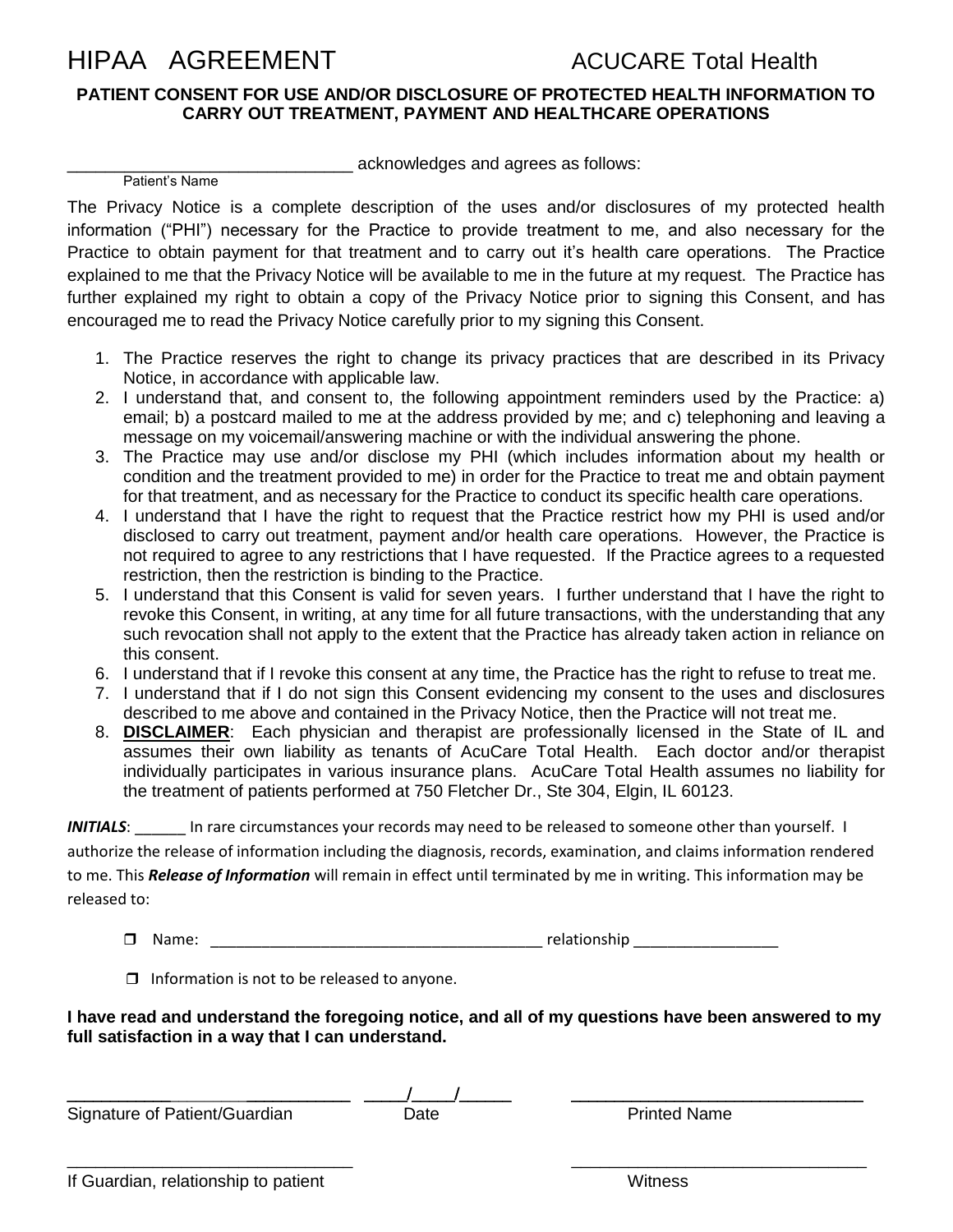# FINANCIAL AGREEMENT ACUCARE Total Health

Please read the following carefully and 'X' the appropriate selection:

## **IT IS OUR OFFICE POLICY TO COLLECT CHARGES FOR SERVICES AS THEY ARE RENDERED.**

\_\_\_\_\_1. **In Network Insurance-** ACUCARE Total Health will bill your insurance company directly for services rendered in a timely fashion. When benefits are determined, the patient will receive a statement from ACUCARE for the balance due on the account, payable immediately.

\_\_\_\_\_2. **Medicare-** Medicare pays for only the Chiropractic adjustment and then (after the yearly deductible has been met) only 80% on an amount that they select. Therefore, payment will be made on the account and Medicare will make reimbursements payable to ACUCARE Total Health.

\_\_\_\_\_3. **Self or Private Pay-** The patient is not utilizing insurance and therefore is responsible for all health care costs at time of service unless otherwise worked out.

\_\_\_\_\_4. **Auto Accident/Worker's Comp/Personal Injury-** ACUCARE Total Health will bill the insurance company provided directly. Patient is still ultimately responsible if their provider does NOT pay.

\_\_\_\_\_5. **Out-of-Network Health Insurance-** If the charges for services are not covered by insurance we suggest utilizing self-pay options. Otherwise we will attempt to bill your out of network insurance but payment is due at the time of service.

**Cancellation/Missed Note Policy**. We understand some circumstances are out of your control and cancellations do occur. It is not our hope to charge a cancellation fee but if there is a trend of consistently missed/cancelled appointments on the day of the appointment we will enforce our cancellation fee at the discretion of the Dr./Therapist. The cancellation fee is \$40.00.

### **AUTHORIZATION FOR PAYMENT STATEMENT**

- $\circ$  I hereby assign the benefits that I am eligible to receive for the care rendered in the office to this office. In consideration of this assignment, the office will extend credit. Any balance due will be paid immediately upon receipt of statement.
- $\circ$  I fully understand and agree that insurance policies are an arrangement between the insurance carrier and me. **I will be responsible for any expenses not paid by insurance**. Sometimes the patients insurance company may delay payments and anything beyond 60 days ACUCARE has the right to ask for payment from the patient.
- $\circ$  I hereby authorize the release of any information regarding my health care and treatment.

### **PATIENT AGREEMENT, IRREVOCABLE ASSIGNMENT OF BENEFITS & RELEASE OF MEDICAL DOCUMENTS**

In consideration of medical expenses to be incurred, I, the undersigned, have insurance and/or employee health care benefits<br>coverage with the above captioned, and hereby assign and convey directly to ACUCARE all medical b reimbursement, if any, otherwise payable to me for services rendered from such doctor and clinic. I understand that I am financially responsible for all charges and outstanding balances regardless of any applicable insurance or benefit payments. I hereby<br>authorize any plan administrator or fiduciary, insurer and my attorney to release to such doctor and documents, insurance policy and/or settlement information upon written request from such doctor and clinic in order to claim such medical benefits, reimbursément of any applicable remedies. I authorize the use of this signature on all my insurance and/or<br>employee health benefits claim submission.

I hereby convey to ACUCARE to the full extent permissible under the law and under any applicable insurance policies and/or<br>employee health care plan any claim, chosen in action, or other right I may have to such insurance benefits coverage under any applicable insurance policies and/or employee health care plan with respect to medical expenses incurred as a result of the medical services I received from the above named clinic and claim and to the extent permissible under<br>the law to claim such medical benefits, insurance reimbursement and any attempts by such doc chosen in action or right against my insurers and/or employee health care plan, including, if necessary, bring suit with such doctor and clinic against such insŭrers and/or employee health care plan in my name but such doctor and clinic's expense. In the event<br>my account is forwarded to an outside collection agency, I will be held responsible for any ad payment.

### o **All co-pays, self-pay and insurance deductibles are due at the time of service.**

### o **I have read and fully understand this agreement.**

A photocopy of this form shall be as valid as the original and valid until treatment is complete and all accounts are closed.

\_\_\_\_\_\_\_\_\_\_\_\_\_\_\_\_\_\_\_\_\_\_\_\_\_\_\_\_\_\_\_\_\_\_\_\_\_\_\_\_ \_\_\_\_\_\_\_\_\_\_\_\_\_\_\_\_\_\_\_\_\_\_\_\_\_\_\_\_\_\_

Patient/Guardian Signature **Date of American State of American** Date Date Date

\_\_\_\_\_\_\_\_\_\_\_\_\_\_\_\_\_\_\_\_\_\_\_\_\_\_\_\_\_\_\_\_\_\_\_\_\_\_\_\_ \_\_\_\_\_\_/\_\_\_\_\_\_\_/\_\_\_\_\_\_\_\_